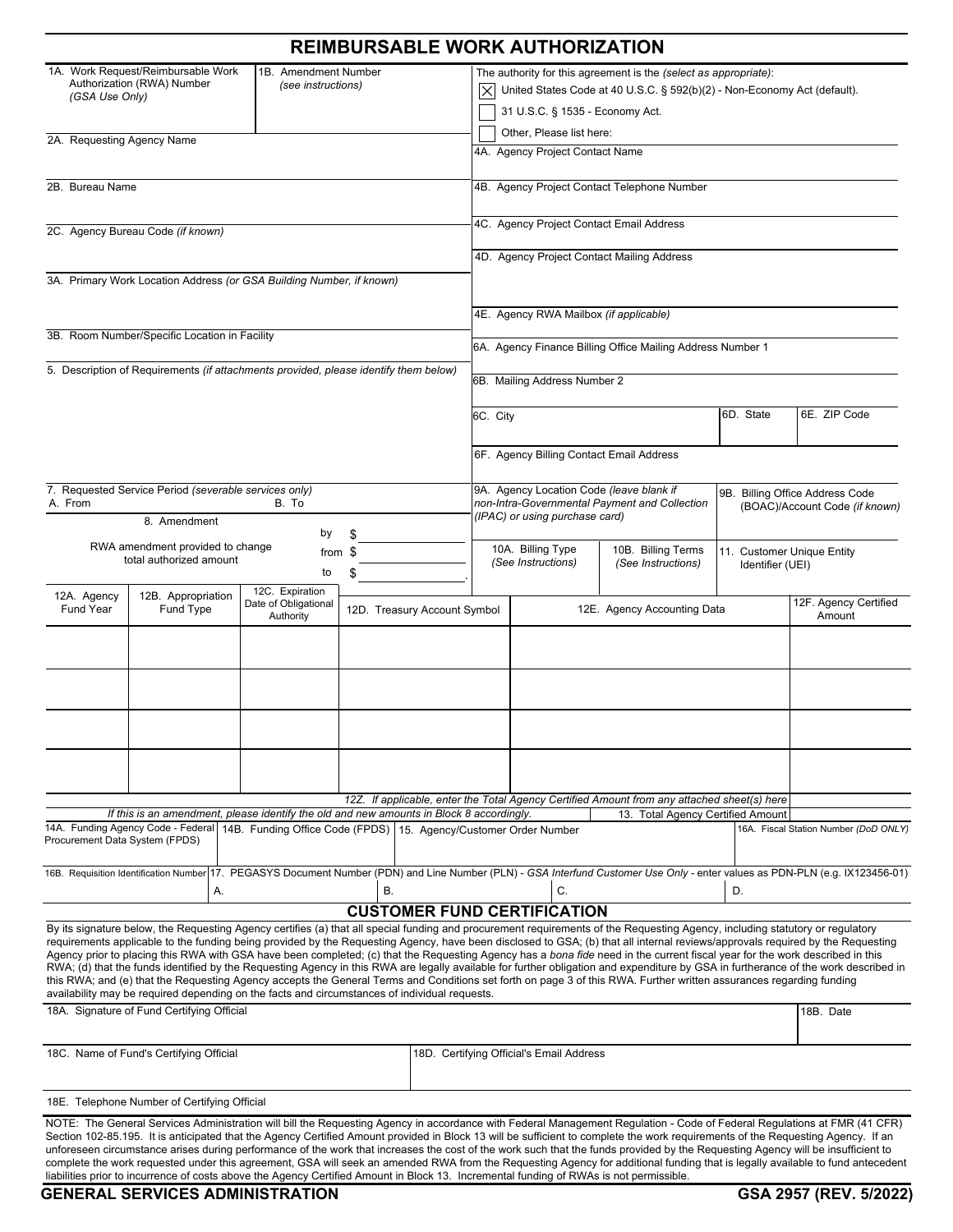| <b>Work Request/RWA Number</b><br>(GSA Use Only)                                                                                                                                                                                                                                                                                                                                                                                                                                                                                                    |                                                                        |                                   |                                                                                     |                           | <b>Amendment Number (see instructions)</b> |                                                                              |                                                                                 |                         |                  |  |
|-----------------------------------------------------------------------------------------------------------------------------------------------------------------------------------------------------------------------------------------------------------------------------------------------------------------------------------------------------------------------------------------------------------------------------------------------------------------------------------------------------------------------------------------------------|------------------------------------------------------------------------|-----------------------------------|-------------------------------------------------------------------------------------|---------------------------|--------------------------------------------|------------------------------------------------------------------------------|---------------------------------------------------------------------------------|-------------------------|------------------|--|
|                                                                                                                                                                                                                                                                                                                                                                                                                                                                                                                                                     |                                                                        |                                   | FOR GENERAL SERVICES ADMINISTRATION USE ONLY                                        |                           |                                            |                                                                              |                                                                                 |                         |                  |  |
| 19. Project Control<br>Number (PCN)                                                                                                                                                                                                                                                                                                                                                                                                                                                                                                                 |                                                                        | 20A. Performing Organization Code |                                                                                     | 20B. Office Symbol        |                                            | 20C. Real Estate Across the<br>United States (REXUS)<br>Lease Project Number |                                                                                 | 20D. REXUS Lease Number |                  |  |
| 20E. Budget Activity<br>(Check One)<br>$\Box$ PG61<br> PG53                                                                                                                                                                                                                                                                                                                                                                                                                                                                                         | 20F. Electronic Project Management (ePM) Project Number<br>$\neg$ PG80 |                                   |                                                                                     |                           | 21. Estimated Initial Contract Award Date  |                                                                              |                                                                                 |                         |                  |  |
| 22. Brief Project Description                                                                                                                                                                                                                                                                                                                                                                                                                                                                                                                       |                                                                        |                                   |                                                                                     |                           |                                            |                                                                              |                                                                                 |                         |                  |  |
| Amendment<br> New                                                                                                                                                                                                                                                                                                                                                                                                                                                                                                                                   | 23. Action (Check one)                                                 | Canceled                          | <b>Financially Closed</b>                                                           | 24A. Type of Requirements |                                            |                                                                              |                                                                                 |                         |                  |  |
| 24B. RWA Category (select one or more items from only ONE of the two categories; to select multiple items use the CTRL key; upon moving to the next<br>block the pull-down menu will close and only display your selections)<br>CONSTRUCTION/PERSONAL PROPERTY CATEGORIES<br><b>New Construction</b><br>Alteration-Initial Space<br><b>Alteration-Existing Space</b><br>Space Planning and Studies<br>Design<br><b>Construction Management and Inspection</b><br><b>Miscellaneous Construction Costs</b><br>PBS Travel Associated with Construction |                                                                        |                                   |                                                                                     |                           |                                            |                                                                              |                                                                                 |                         |                  |  |
| 25A. Organization Code                                                                                                                                                                                                                                                                                                                                                                                                                                                                                                                              |                                                                        |                                   | 25B. Building Number                                                                |                           | 25C. Function Code                         |                                                                              | 25D. Object Class                                                               |                         | 25E. Line Amount |  |
|                                                                                                                                                                                                                                                                                                                                                                                                                                                                                                                                                     |                                                                        |                                   |                                                                                     |                           |                                            |                                                                              |                                                                                 |                         |                  |  |
|                                                                                                                                                                                                                                                                                                                                                                                                                                                                                                                                                     |                                                                        |                                   |                                                                                     |                           |                                            |                                                                              |                                                                                 |                         |                  |  |
|                                                                                                                                                                                                                                                                                                                                                                                                                                                                                                                                                     |                                                                        |                                   |                                                                                     |                           |                                            |                                                                              |                                                                                 |                         |                  |  |
|                                                                                                                                                                                                                                                                                                                                                                                                                                                                                                                                                     |                                                                        |                                   |                                                                                     |                           |                                            |                                                                              |                                                                                 |                         |                  |  |
|                                                                                                                                                                                                                                                                                                                                                                                                                                                                                                                                                     |                                                                        |                                   |                                                                                     |                           |                                            |                                                                              |                                                                                 |                         |                  |  |
|                                                                                                                                                                                                                                                                                                                                                                                                                                                                                                                                                     |                                                                        |                                   |                                                                                     |                           |                                            |                                                                              |                                                                                 |                         |                  |  |
|                                                                                                                                                                                                                                                                                                                                                                                                                                                                                                                                                     |                                                                        |                                   |                                                                                     |                           |                                            |                                                                              | 25Z. If applicable, enter the Total Line Amount from any attached sheet(s) here |                         |                  |  |
|                                                                                                                                                                                                                                                                                                                                                                                                                                                                                                                                                     |                                                                        |                                   |                                                                                     |                           |                                            |                                                                              | 26. Grand Total                                                                 | \$                      |                  |  |
| 27A. GSA Project Contact Name                                                                                                                                                                                                                                                                                                                                                                                                                                                                                                                       |                                                                        |                                   |                                                                                     |                           |                                            |                                                                              |                                                                                 |                         |                  |  |
| 27B. GSA Project Contact Telephone Number 27C. GSA Project Contact Email Address                                                                                                                                                                                                                                                                                                                                                                                                                                                                    |                                                                        |                                   |                                                                                     |                           |                                            |                                                                              |                                                                                 |                         |                  |  |
| 28A. GSA Approving Official's Signature                                                                                                                                                                                                                                                                                                                                                                                                                                                                                                             |                                                                        |                                   |                                                                                     |                           |                                            |                                                                              |                                                                                 |                         | 28B. Date        |  |
| 28C. GSA Approving Official's Telephone Number                                                                                                                                                                                                                                                                                                                                                                                                                                                                                                      |                                                                        |                                   |                                                                                     |                           | 28D. GSA Approving Official's Name         |                                                                              |                                                                                 |                         |                  |  |
| 28E. GSA Approving Official's Email Address                                                                                                                                                                                                                                                                                                                                                                                                                                                                                                         |                                                                        |                                   |                                                                                     | 29. GSA UEI               |                                            |                                                                              |                                                                                 |                         |                  |  |
|                                                                                                                                                                                                                                                                                                                                                                                                                                                                                                                                                     |                                                                        |                                   |                                                                                     |                           |                                            |                                                                              |                                                                                 |                         |                  |  |
| 30A. Substantial Completion Date                                                                                                                                                                                                                                                                                                                                                                                                                                                                                                                    |                                                                        |                                   | RWA COMPLETION AND CLOSEOUT INFORMATION<br>30B. Financial Closeout Date (Term Date) |                           |                                            |                                                                              |                                                                                 |                         |                  |  |
|                                                                                                                                                                                                                                                                                                                                                                                                                                                                                                                                                     |                                                                        |                                   |                                                                                     |                           |                                            |                                                                              |                                                                                 |                         |                  |  |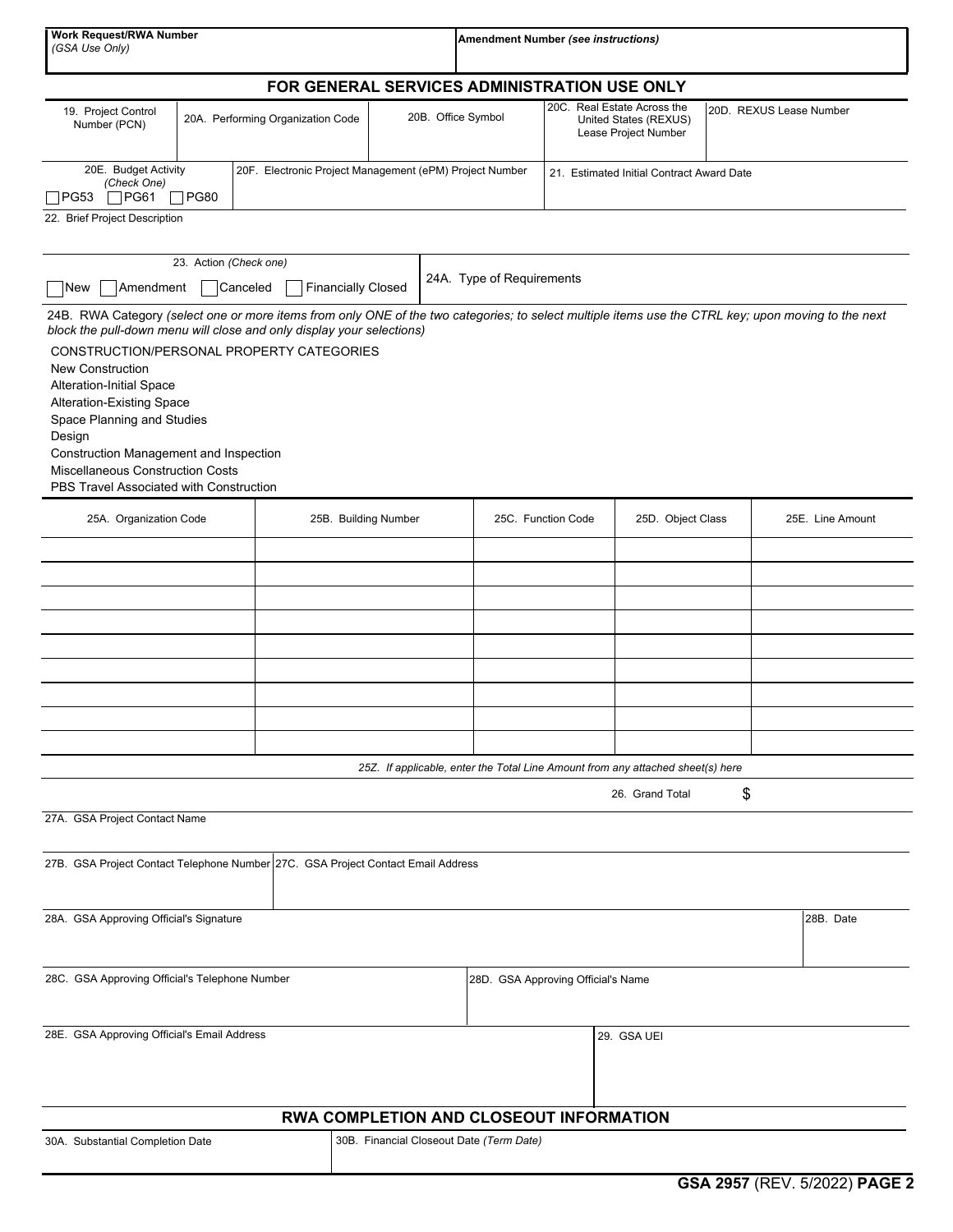# **GENERAL TERMS AND CONDITIONS**

- 1. The Requesting Agency will establish the existence of a bona fide need to be satisfied through this Reimbursable Work Authorization (RWA), and otherwise satisfy all internal requirements of the Requesting Agency regarding documentation of the requirement.
- 2. The Requesting Agency will determine and document the need to seek GSA's assistance in performing the work described in this RWA (the Work). Upon request, the Requesting Agency will provide GSA with copies of such documentation.
- 3. The Requesting Agency will provide GSA with such requirements/Statement of Work (SOW), budget/accounting information, points of contact, and other information necessary for GSA to perform the Work.
- 4. GSA and the Requesting Agency will work in close cooperation and collaboration throughout the project lifecycle.
- 5. GSA and the Requesting Agency agree that the Work will be performed in full compliance with the Competition in Contracting Act and other applicable laws and regulations. In furtherance of so doing: a) GSA will assist the Requesting Agency in further defining its requirements in a manner that will aid in GSA's timely performance of the Work; b) GSA will perform acquisition planning related to any procurement actions to be undertaken in connection with the Work, including, as appropriate, i) developing and implementing an acquisition strategy responsive to the Requesting Agency's requirements; ii) conducting market research; iii) developing performance-based solicitation requirements when project requirements allow; and iv) considering all appropriate acquisition vehicles and procurement methods to maximize competition and best value. c) GSA will comply with requirements of the Federal Acquisition Regulation (FAR), the General Services Administration Acquisition Manual (GSAM), and special acquisition requirements of the Requesting Agency identified, in writing, to GSA.
- 6. GSA will administer contracts and resolve contractual issues or disputes arising out of GSA's performance of the Work, including: a) enforcing contractual terms and conditions to facilitate the timely delivery of goods and services; b) maintaining contract documentation from project initiation through contract closeout; c) performing contract oversight, including inspection and acceptance of the Work, in accordance with the terms of the contract; d) tracking and reporting on the contractor's performance of the Work; and e) performing contract close-out functions.
- 7. The Requesting Agency will not, except as expressly authorized in writing by the GSA Contracting Officer, provide instruction or authorization to any GSA contractor regarding performance of the Work.
- 8. GSA will provide legal support and representation for contract disputes, claims and bid protests arising out of GSA's performance of the Work. The Requesting Agency will be responsible for all costs associated with termination, disputes, and protests, including settlement costs. The Requesting Agency will not, however, be responsible for costs associated with actions stemming from errors caused directly by GSA in performing its responsibilities under this RWA; this excludes errors (e.g. delays) caused by contractors or other parties GSA has hired to perform the Work. GSA will consult with the Requesting Agency before agreeing to a settlement for which RWA funding will be used.
- 9. The Requesting Agency will provide cooperation and support to GSA, as required, for GSA to fulfill its contracting responsibilities and otherwise, as necessary, for GSA to perform the Work.
- 10. The Requesting Agency will provide funding to cover GSA's direct and indirect costs of performing the Work, including costs associated with Requesting Agency changes to the Work or increases in the cost of goods and materials.
- 11. GSA will provide a Cost Estimate (e.g. Summary Cost Estimate (SCE), Overtime Utility Estimate (OUE), or similar) to the Requesting Agency for the work to be performed or concur with the estimate prepared by the Requesting Agency. In no event will GSA be required to commence performance of the Work until the Requesting Agency has provided GSA with funding in an amount sufficient to cover the expected costs of performance.
- 12. GSA will be a good steward of the Requesting Agency's funds and provide the Requesting Agency with periodic updates regarding GSA's further obligation and expenditure of RWA funding. Upon contract completion and close-out of all contracts associated with this RWA, GSA will issue an RWA Close-Out Letter that will inform the Requesting Agency of any unused funding authority that can de-obligated.
- 13. Whenever GSA incurs expenditures, GSA's billing system will automatically produce electronic billing statements on a monthly basis available to the Requesting Agency from GSA's Vendor and Customer Self Service (VCSS) Portal.
- 14. GSA and the Requesting Agency will advise each other of issues, concerns, or problems related to performance of the Work.
- 15. This RWA is effective as of the latest date of signature of GSA and the Requesting Agency, and will remain in effect until Financial Close-out or RWA Cancellation, whichever comes first. All substantive amendments to this RWA, including these General Terms and Conditions, must be in writing and signed by both the Requesting Agency and GSA.
- 16. GSA and the Requesting Agency agree to use their best efforts to resolve disputes cooperatively at the working levels of their respective organizations regarding the interpretation of this RWA and the roles and responsibilities of the parties hereunder, and, if necessary, to escalate such disputes within their respective organizations. Disputes regarding funding that remain unresolved for more than 90 calendar days will be referred to the respective agency Chief Financial Officers for resolution."
- 17. The initial receipt of an RWA, Acceptance of the RWA, execution of the project or service, substantial completion and financial close-out are all governed by the PBS RWA National Policy Document (NPD) and Appropriations Law.
- 18. If special terms and conditions related to this RWA apply, please include them below or provide as an attachment to this form. Additionally, please annotate in the Description of Requirements (Block 5) that special terms and conditions are provided here on page 3 or as an attachment. If n/a, leave blank or specify "none."
	- *GSA Treasury Codes for RWAs (for informational use only):* 
		- *Agency Location Code (ALC) = 47000017*
		- *Treasury Account Symbol (TAS) = 47X4542.001 (Component format = 047 X4542001)*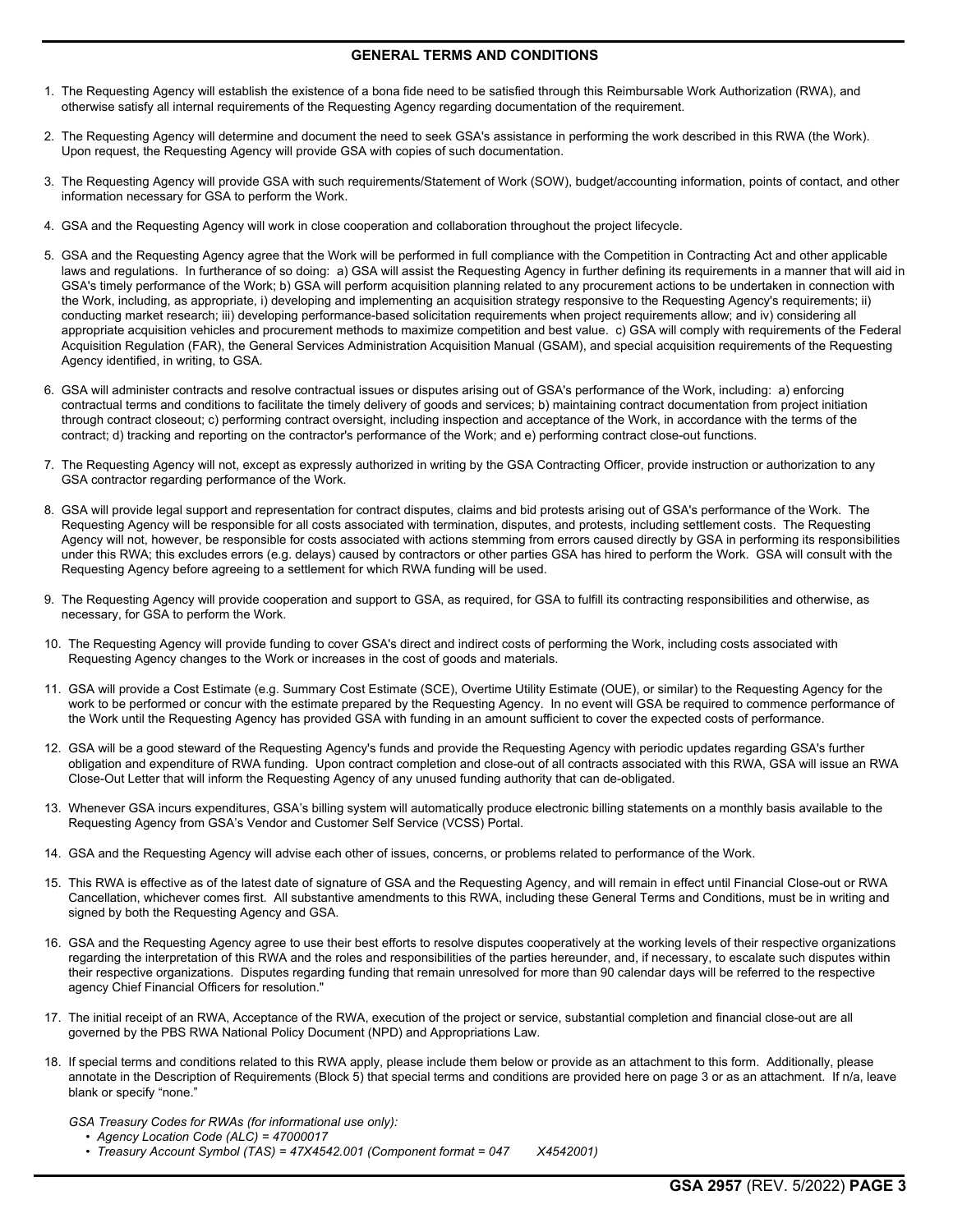### **INSTRUCTIONS**

GENERAL: Keep a copy for your records and forward one copy to your obligating/paying office.

| <b>ITEM</b>   | <b>SPECIFIC ITEM</b> |
|---------------|----------------------|
| <b>NUMBER</b> |                      |

**1A. For GSA Use Only.** Enter the Work Request Number and/or the RWA Number as generated by the RWA Entry and Tracking application (RETA).

**1B.** If this is an amendment to an initial RWA, enter a unique Amendment Number to differentiate this amendment from the original RWA, from other past amendments, and from any potential future amendments. Sequential numbering should be used to differentiate multiple amendments (e.g. 2, 3, 4, 5,etc; not 2A, 2B, 3, 4A, etc).

**Funding Authority (No Block Number).** Check the box that corresponds with the funding authority this RWA should be executed under. The default authority is the Non-Economy Act.

- **2A.** Enter the Agency Name of the Requesting Agency.
- **2B.** Enter the Bureau Name of the Requesting Agency Bureau. For example, the Internal Revenue Service is Bureau within Department of the Treasury. As such "Department of the Treasury" would be entered in block 2A and "Internal Revenue Service" would be entered in block 2B.
- **2C.** Enter the five-digit Agency Bureau Code that matches the Agency Bureau Name. If uncertain, GSA will populate this block based on the information entered in blocks 2A and 2B.
- **3A.** Enter the building name and address where the work is to be performed. If the GSA Building Number is known, that can be entered instead of the building name and address. **3B.** Enter the specific location within the building or facility where the work is to be performed (e.g. a specific wing, floor, room number, or other specific identifier within the worksite location provided in block 3A).
- **4A-E.** Enter the information regarding the agency's representative responsible for the project, including name, address, phone number, e-mail, along with the Agency's RWA Mailbox *(if applicable)*. The agency's representative must have authority to make decisions regarding the project.
- **5.** Provide a summary of the Statement of Work (SOW) created as a result of requirements development interview(s). The full SOW along with any diagram, drawings, or plans should be attached to this form and specifically referenced in this block. At a minimum, the Description of Requirements block should include the Type of Work and Description of Work. For example: Type of Work: Renovation; Description of Work: Build-out of space to accommodate 50 employees. The Description of Requirements must demonstrate a current *bona fide* need. The *bona fide* needs rule is statutory (31 U.S.C. § 1502) and requires that a fiscal-year appropriation may only be obligated to meet a bona fide need arising in, or in some cases arising prior to but continuing to exist in, the fiscal year for which the appropriation was made (Principles of Federal Appropriations Law, Third Edition, Volume 1, pages 5-11). Because the Requesting Agency should obligate its funds when GSA accepts the RWA, there must be a documented *bona fide*  need at the time the RWA is accepted. In practice, this means that there must be, at a minimum, a specific, definite and concise description of the requirements associated with the funds at the time of RWA acceptance.
- 6A-F. Enter the appropriate Requesting Agency finance billing contact information, including the e-mail address of a finance representative who can address any billing issues. **7A-B.** Enter the requested project start and completion dates for severable services only (e.g. overtime utilities from March 1st to March 31st). These blocks should remain empty
- if this is a nonseverable RWA project. *NOTE: This date does not and should not be used to represent the Estimated Initial Contract Award Date.*  **8.** If this is an amendment to an already accepted RWA, indicate the dollar amount of the authorized amount change, the previous total authorized amount, and the new total
- authorized amount. This includes administrative amendments, where a \$0 authorized amount change should be entered.
- **9A.** For a federal agency customer, paying by Intra-Governmental Payment and Collection (IPAC) where GSA will "pull" payment from the agency's Treasury Account, enter the 8-digit Agency Location Code (ALC) Treasury Pay-Station Designator. For Federal Agency customers with a payment method other than an electronic "pull" payment, or for non-federal customers, this block must remain empty. *NOTE: Traditional IPAC customers choosing to pay for RWA services with a purchase card must also leave this block empty.*
- **9B.** If known, enter the six-character Account Code, also known as the Billed Office Address Code (BOAC), associated with the billing address information in blocks 6A-E and block 9A. If uncertain, GSA will populate this block based on the information entered in blocks 6A-6E and 9A.
- **10A.** If a federal customer, select the appropriate billing method of IPAC, Non-IPAC, or Interfund. IPAC should be selected when GSA will "pull" payment from the agency's Treasury Account. Non-IPAC should be selected the federal customer will "push" payment or pay the bill in a non-electronic format. Interfund is for internal GSA use only and should be selected by another GSA organization. If non-federal customer, select Prepaid. **CREDIT CARD OR PURCHASE CARD PAYMENTS. Federal customers**  paying with a purchase card should select "Non-IPAC". As GSA bills the RWA, the customer can use their purchase card to pay each bill at the Department of  **the Treasury's <www.pay.gov>site (Block 9A must remain empty). For non-federal customers, select "Prepaid" and pay the full authorized amount at<www.pay.gov> site when submitting the RWA to GSA.** *NOTE: Federal customers should never select "Prepaid"***.**
- **10B.** Enter Billing Terms. If a federal customer, select "Monthly" or "Quarterly". If a non-federal customer, select "Non-Federal".
- **11.** Optional field: The Unique Entity ID is a 12-character alphanumeric ID assigned to an entity by SAM.gov. The Customer UEI is the Requesting Agency / Buyer's UEI. While this field is not required in RETA, it may be required by your agency for internal financial obligations. Please visit SAM.gov for more information.
- **12A-F.** If the customer agency is funding this RWA with multiple funding sources, enter each funding source on its own line. If more than four funding sources will be used, please attach a spreadsheet including the same information requested in columns 12A-F. See following instructions for specific guidance on each block. *NOTE: While the 2957*  and GSA's RETA and eRETA applications can handle multiple accounting lines, limitations with GSA's billing system, only allow for one line to be included on each monthly billing statement. The accounting line to be billed first should be highlighted or annotated on the 2957 Form. In RETA/eRETA, select the radio  *button next to the appropriate accounting line to be billed first. When the accounting line to be billed needs to change, submit an amended 2957 to GSA (administrative amendment) or make the change in eRETA directly by selecting the radio button next to the new accounting line.*
- **12A.** Enter the fiscal year of the appropriation used to fund this RWA. If a multi-year or no-year appropriation, enter the year the appropriation was authorized (e.g. the first year of the appropriation).
- **12B.** Select the Appropriation Fund Type from the drop-down menu which includes:
	- Annual An appropriation provided for a specified fiscal year and available for obligation only during the fiscal year for which made.
	- Multiple Year An appropriation available for obligation for a finite period in excess of one fiscal year.
- No-Year Funding available for obligation without fiscal year limitation.
- **12C.** For annual or multi-year appropriations, enter the expiration date of the obligational authority of those funds. For example, if the funds cite an annual appropriation for FY 2016, the expiration date entered would be 9/30/2016. Do not complete this block if a no-year appropriation is marked in Block 12B.
- **12D.** Enter the Treasury Account Symbol (TAS). GSA will only accept TAS codes in the "Component TAS" Format. Valid Component Format TAS Codes can be found on the Department of the Treasury's Bureau of Fiscal Services Reference Data Page: <https://sam.for.fiscal.treasury.gov/sampublic>
- **12E.** Federal customers enter your agency accounting information. Non-federal customers enter information about your payment method (e.g. check number Pay.Gov confirmation number, etc). GSA Internal/Interfund customers, at a minimum enter your Fund Code, Budget Activity, Organization Code, and Function code. This field is limited to 255 characters. Information entered in this block will be cited on IPAC billing statements as well as RWA billing statements available in the GSA Vendor and Customer Self Service (VCSS) application.<br>**12F** Enter the total dollar amount approved for the
- **12F.** Enter the total dollar amount approved for funding for each funding source. *Note: Only enter numbers, do not enter dollar signs or commas. The form will auto-format the value.*
- **12Z.** If more than four funding sources are cited, enter the sum of column 12F from any attached sheet(s).
- **13.** Auto-calculated. The form will automatically add the values in column 12F and block 12Z (if applicable) to derive the Total Agency Certified Amount. This amount must match the total cost estimate.
- **14A.** Funding Agency Code (FPDS) Enter a valid 4-digit code from the FPDS-NG Agency Code Table for the agency that is providing the majority of funds to be obligated by this transaction. Contact your Agency's FPDS Administrator and/or your agency Acquisition Community for assistance with identifying your agency specific codes for 14A and 14B. If non-federal, leave this block empty.
- **14B.** Funding Office Code (FPDS) Enter a valid Activity Address Code (AAC) which is an alphanumeric code loaded in FPDS-NG Funding Office Code Table (maximum of 6 characters). The AAC source data, for both non-DoD and DOD Agencies, is the Department of Defense Activity Address Directory (DoDAAD). This entry identifies the office (or other organization entity) that provided the majority of funds. If non-federal, leave this block empty.